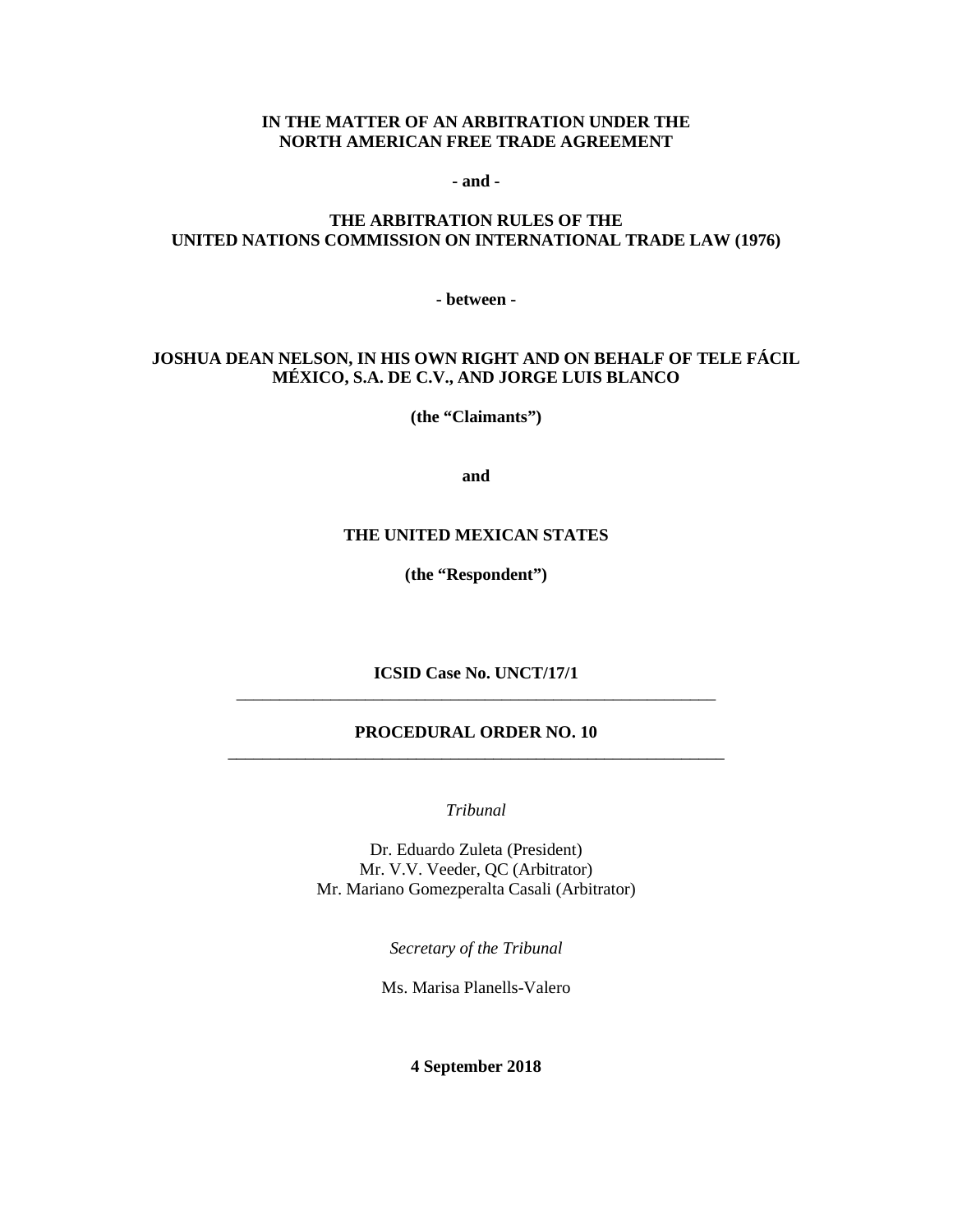# **I. Procedural history**

# **A. Production of the CDRs and the deadline for submission of Respondent's Rejoinder**

- 1. By Procedural Order No. 8 dated 9 August 2018, the Tribunal ordered, *inter alia*, that the Claimants produce the CDRs (based on Respondent's document production request No. 9) and invited the Parties to agree on procedures to ensure their confidentiality and inform the Tribunal of any agreement by no later than 20 August 2018.
- 2. On 16 August 2018, Respondent requested a 3-week extension for the filing of its Rejoinder based on different grounds, including the fact that Claimants had yet to produce the CDRs.
- 3. On 22 August 2018, Claimants objected to Respondent's request and, among other things, explained that the parties had not reached an agreement regarding the production of the CDRs. Claimants indicated that they were willing to accept a filing of Respondent's rejoinder by the scheduled date (28 August 2018) with an opportunity for Respondent to address the CDRs at a later date thought an amendment of the Rejoinder.
- 4. On 21 August 2018, Claimants informed the Tribunal of a proposal sent to Respondent regarding the production of the CDRs. On that same day, Respondent sent its comments on Claimants' proposal. From the Parties' submissions, the Tribunal understood that the Parties were still working to reach an agreement.
- 5. On 27 August 2018, the Tribunal issued Procedural Order No. 9, which (i) suspended the deadline for filing the Rejoinder until further notice by the Tribunal; (ii) invited the Parties to reach an agreement on the applicable procedure to produce the CDRs by no later than 31 August 2018 and; (iii) informed the Parties that in the absence of an agreement by 1 September 2018, the Tribunal would take the corresponding decisions regarding the production of the CDRs and set a new date for the filing of the Rejoinder.
- 6. On 29 August, the Parties reported to the Tribunal that they had reached an agreement on the terms of production of the CDRs and on the deadline for the submission of Respondent's Rejoinder. They also requested the Tribunal to formalize the Parties' agreement in a procedural order and confirmed that on that same date the CDRs had been transferred to Respondent via an IronBox shared site link.
- 7. The terms of the Parties' agreement are the following:
	- *Claimants agree to produce in CSV file format redacted CDRs that do not include full destination numbers;*
	- *Respondent agrees that access to the CDRs and the information contained therein will be restricted to Respondent's counsel and its damages experts, and no other individual or entity shall have access to them, including without limitation Telmex, Telnor, Telcel, or any other entity directly or indirectly*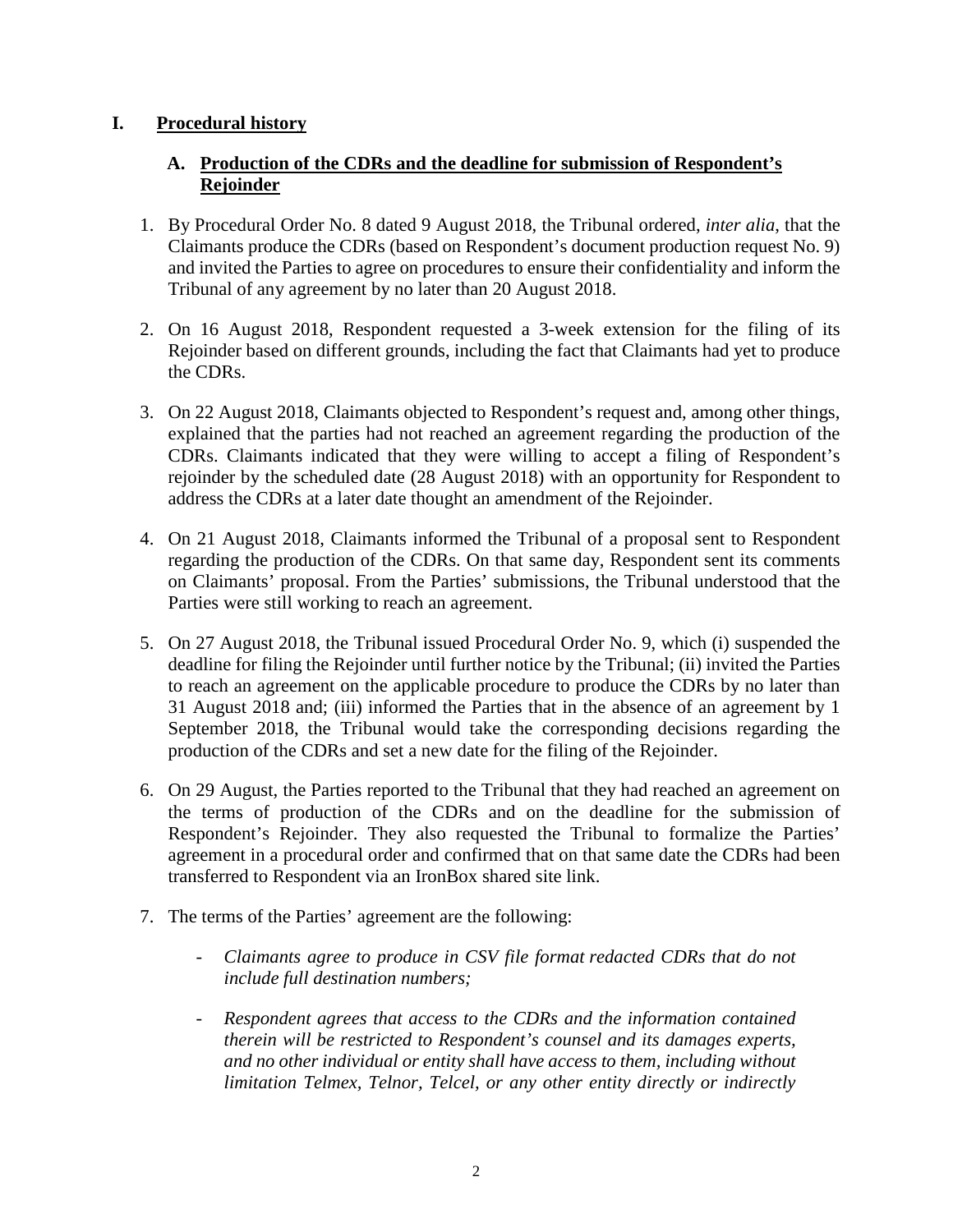*associated with America Movil, or any other Mexican or foreign telecommunications or billing company;*

- *Respondent expressly agrees that the CDRs and/or the information contained therein will not be shared in any way with any official or employee of the IFT under any circumstances;*
- *Respondent agrees to use the CDRs and the information contained therein solely for the purpose of the present arbitration;*
- *Respondent agrees to destroy the CDRs and/or the information contained therein after the arbitration terminates; and*
- The parties agree that the deadline for the submission of Respondent's *Rejoinder shall be September 10, 2018.*

## **B. The request from the United States of America for an extension to file nondisputing Party submissions pursuant to Article 1128 of the North American Free Trade Agreement (NAFTA)**

- 8. On 17 August 2018, the United States of America requested an extension of the deadline for the filing of non-disputing Party submissions pursuant to Article 1128 of the North American Free Trade Agreement (NAFTA). Specifically, it requested that the date for filing these submissions be set for 26 October 2018.
- 9. The United States explained that the request was being made because "the office within the State Department that is responsible for preparing such submissions will be engaged in preparing for and conducting hearings in two separate cases in The Hague from September 10-18 and October 8-12, 2018." It was also stated that "[t]he United States has been in communication with counsel for both parties concerning the present request, and both have indicated that they have no objection."
- 10. Since neither the Parties nor the Tribunal object to such an extension, the Tribunal will grant the extension.

### **III. The Tribunal's decision**

- 1. Based on the Parties' request, the Tribunal:
	- a. Accepts and by this Procedural Order formalizes the Parties' agreement in relation to both, the terms of production of the CDRs and the deadline for the submission of Respondent's Rejoinder which has been set for 10 September 2018;
	- b. Lifts the suspension for filing Respondent's Rejoinder;
	- c. Sets the date for filing non-disputing Party submissions pursuant to Article 1128 of the North American Free Trade Agreement (NAFTA) for 26 October 2018;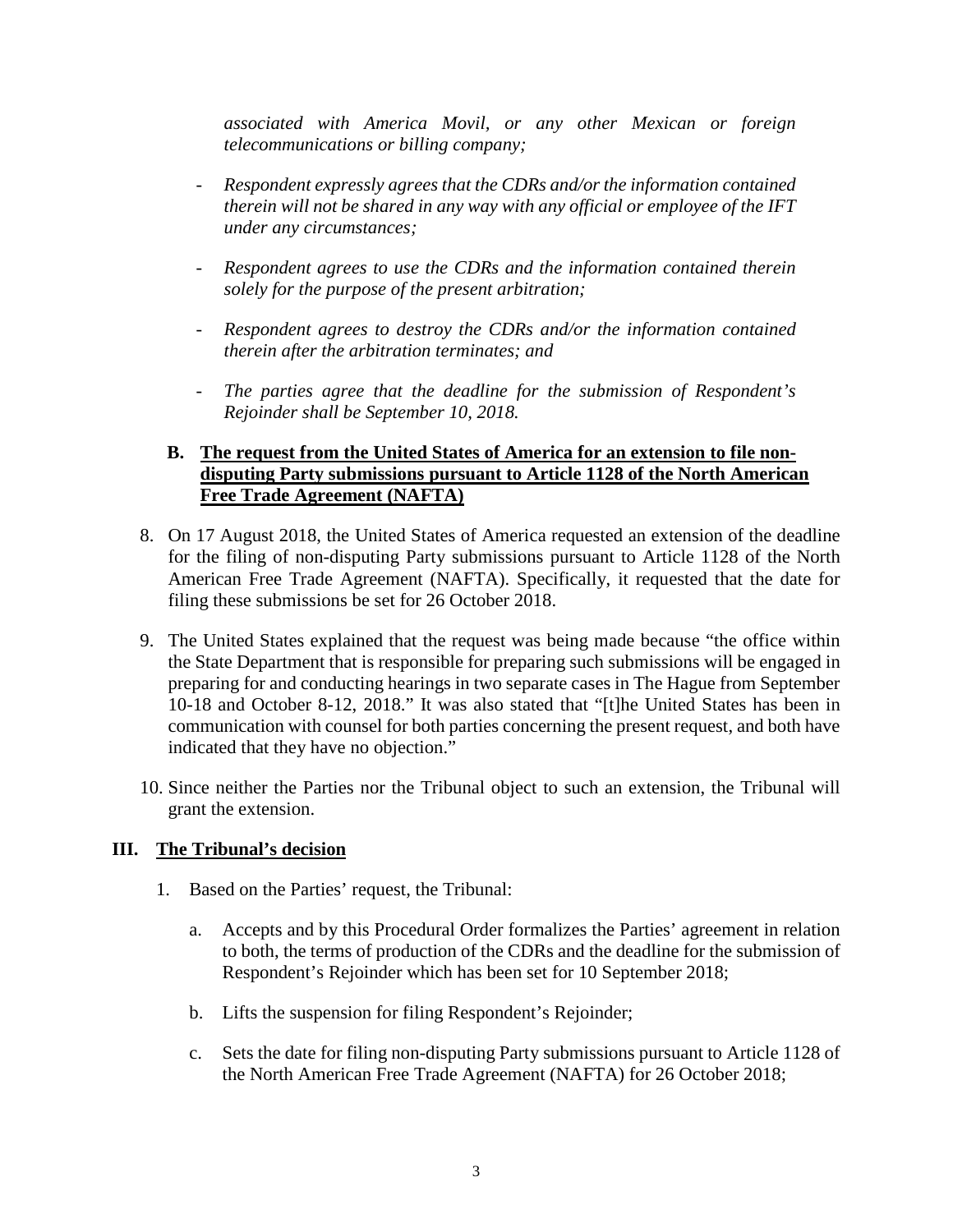d. Amends the Procedural Time Table as reflected in Annex 1 attached hereto.

On behalf of the Tribunal,

\_\_\_\_\_\_\_\_\_\_\_\_\_\_\_\_ [ *Signed* ]

Dr. Eduardo Zuleta Presiding Arbitrator Date: 4 September 2018